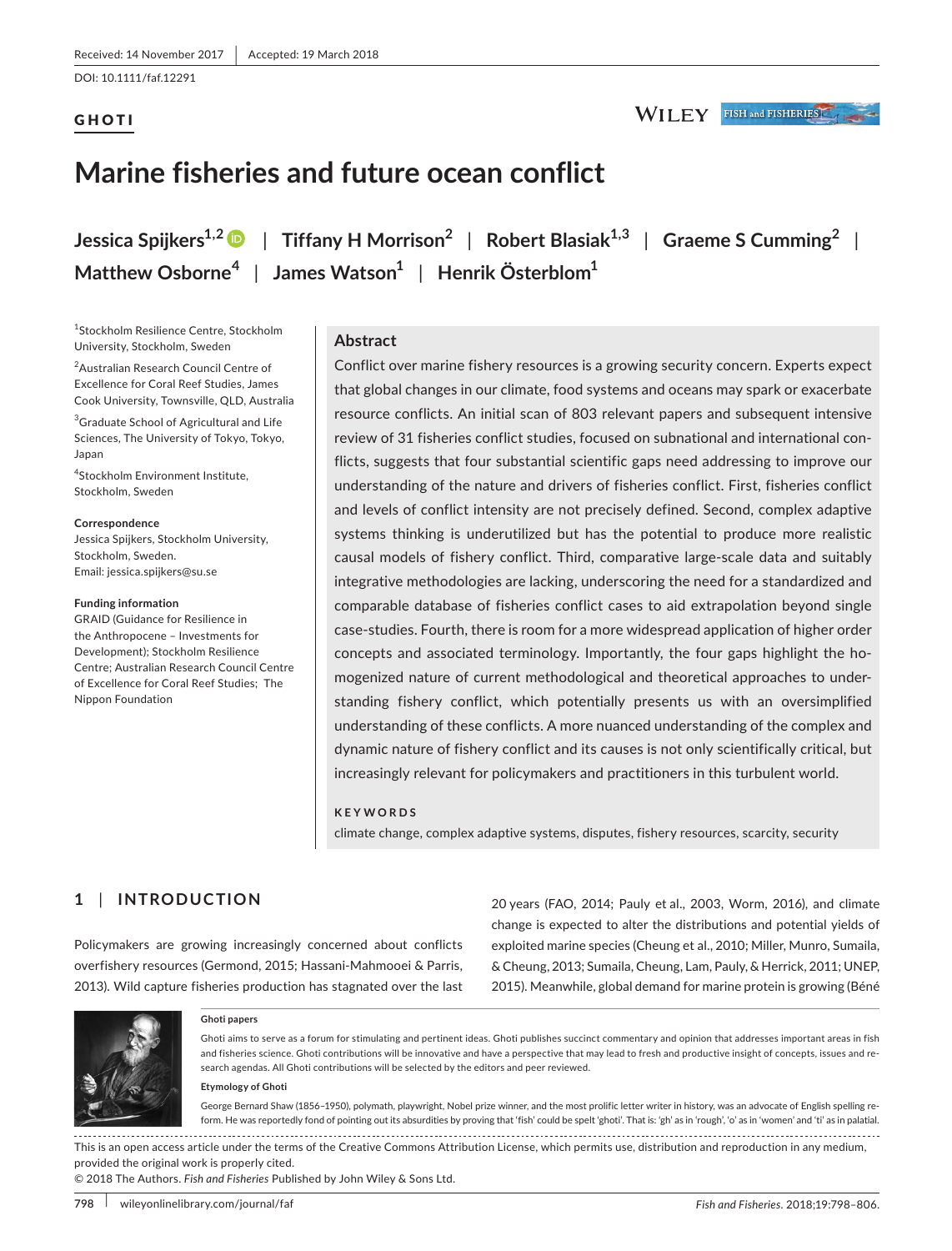et al., 2015), particularly in vulnerable regions that depend on fish for food security (Allison et al., 2009; Blasiak et al., 2017; Taylor et al., 2015). A number of militarized international post-World War II conflicts have already been driven by disagreements overfishing quotas and maritime boundaries (Mitchell & Prins, 1999), including many ongoing, high-profile disputes (Box 1). The occurrence of conflicts overfisheries is thus expected to become more common (EFARO, 2012).

However, there is still limited consensus on the fundamental causes or mechanisms connecting natural resources to conflict, and linkages between changing climate conditions and security issues remain unclear (Gemenne, Barnett, Adger, & Dabelko, 2014). Efforts to describe such linkages in the case of fishery resources have been criticized as overly simplistic (Penney, Wilson, & Rodwell, 2017). This growing criticism stems from the increased understanding that marine social–ecological systems (SESs) are complex adaptive systems (CAS), characterized by nonlinear dynamics and multiple possible outcomes (Hughes, Bellwood, Folke, Steneck, & Wilson, 2005; Morrison, 2017; Österblom et al., 2013), and that conflict over marine resources can itself be an outcome as well as a driver within those systems (Pomeroy, Parks, Mrakovcich, & LaMonica, 2016). In this review, we test the validity of the claim of simplicity (Penney et al., 2017) by assessing the degree to which the fisheries conflict literature, encompassing both subnational and international conflict, has incorporated ideas from complexity theory and SESs theory and identifying areas within this literature that would benefit from further development.

## **2** | **METHODOLOGY**

We used a broad title–abstract keyword search of the Scopus database to identify 1,941 relevant articles, which were analysed using data mining tools provided by the R package tm using the search phrases: "fish" OR "fishery" AND "conflict" OR "dispute" or "war" (Feinerer & Hornik, 2017). This data mining process was executed to understand the geographic focus of the papers (Figure S1). We then narrowed the scope of the analysis by including only those articles within the subject areas of social sciences and economics and excluding papers from disciplines with a less clear connection to conflict (e.g., health sciences). This resulted in a set of 803 articles. We reviewed the abstracts of these articles and selected those dealing with the roots of past or ongoing conflict over a specific marine fish or fishery (excluding, for example, theoretical papers on fishery conflict or papers discussing potential future conflicts). For each of the resulting 31 papers, we extracted information on their geographical focus, species, methodology, data sources and theoretical framing (Appendix S1).

Given the concerns raised by Penney et al. (2017), we approached the review with an a priori interest in the degree to which integrative SES thinking is applied in understanding fisheries conflict. The SES literature deals with questions around sustainable development and promotes the idea of holism rather than fragmentation (Hjorth & Bagheri 2006, Levin et al., 2012). The literature therefore provides a potentially useful integrative lens for a more holistic understanding

 $\frac{\text{SPIJKERS ET AL.}}{\text{PISH and FISHERIES}}$   $\sim$   $\frac{1799}{\text{PISHERIES}}$ 

#### Box 1 Examples of current, unresolved fishery disputes

*South China Sea:* China, Vietnam, the Philippines, Taiwan, Malaysia and Brunei currently have competing claims over parts of the South China Sea, including the Paracels and Spratlys, and dozens of rocky outcrops, atolls, sandbanks and reefs (BBC News, 2016a; Song & TØnnesson, 2013). In the 1980s and 1990s, Vietnamese and Chinese fatalities occurred in battles over the Paracels and Spratlys. The rich fishing grounds that supply the livelihoods of people across the region are a significant part of the wealth of the South China Sea, although fisheries are often ignored by conventional narratives which focus on the large reserves of natural resources such as minerals and oil that the area under dispute is estimated to harbour (BBC News, 2016a; Dupont & Baker, 2014). In 2016, the Philippines countered Chinese claims through a tribunal of the United Nations Convention on the Law of the Sea (UNCLOS), which ruled in favour of the Philippines (BBC News, 2016a,b). However, China continues to regard these fishery resources as critical to its food security and thus as a strategic commodity (Dupont & Baker, 2014).

*Northeast Atlantic:* The "mackerel dispute" between Norway, the European Union (EU), Iceland and the Faroe Islands erupted in 2007 when the northeast Atlantic mackerel (*Scomber scombrus*) stocks began spawning further towards the north-west of the Nordic Seas and their surrounding waters (Gänsbauer et al., 2016, ICES Advisory Committee, 2014; Nøttestad et al., 2014). Iceland (which now finds mackerel within its Exclusive Economic Zone) did not originally include mackerel in its coastal state management plans. The migration not only resulted in increased overfishing of the stock, but the subsequent dispute also eroded the legitimacy and functioning of existing management plans (ICES Advisory Committee, 2014, Spijkers & Boonstra, 2017, World Ocean Review, 2016). A few years after the shift in mackerel distribution, the relevant parties attempted, but failed, to include Iceland in the agreement negotiations. At the time of writing, Iceland has still not been formally involved in the agreements on the Total Allowable Catch (TAC) and quota allocations per country.

of fisheries conflicts. SES outcomes result from complex interactions between social and ecological variables; the literature on SESs strives to reflect this complexity through its choice of methodologies, theories and data sources. Work on SESs seeks to unveil and understand the complexity of social–ecological change overtime, accounting for feedbacks and path dependency, and uses empirical data to do so (Österblom et al., 2013). Taking an integrative SES approach helps us understand the diverse social and biophysical outcomes we observe in the world, of which conflict over resources is one.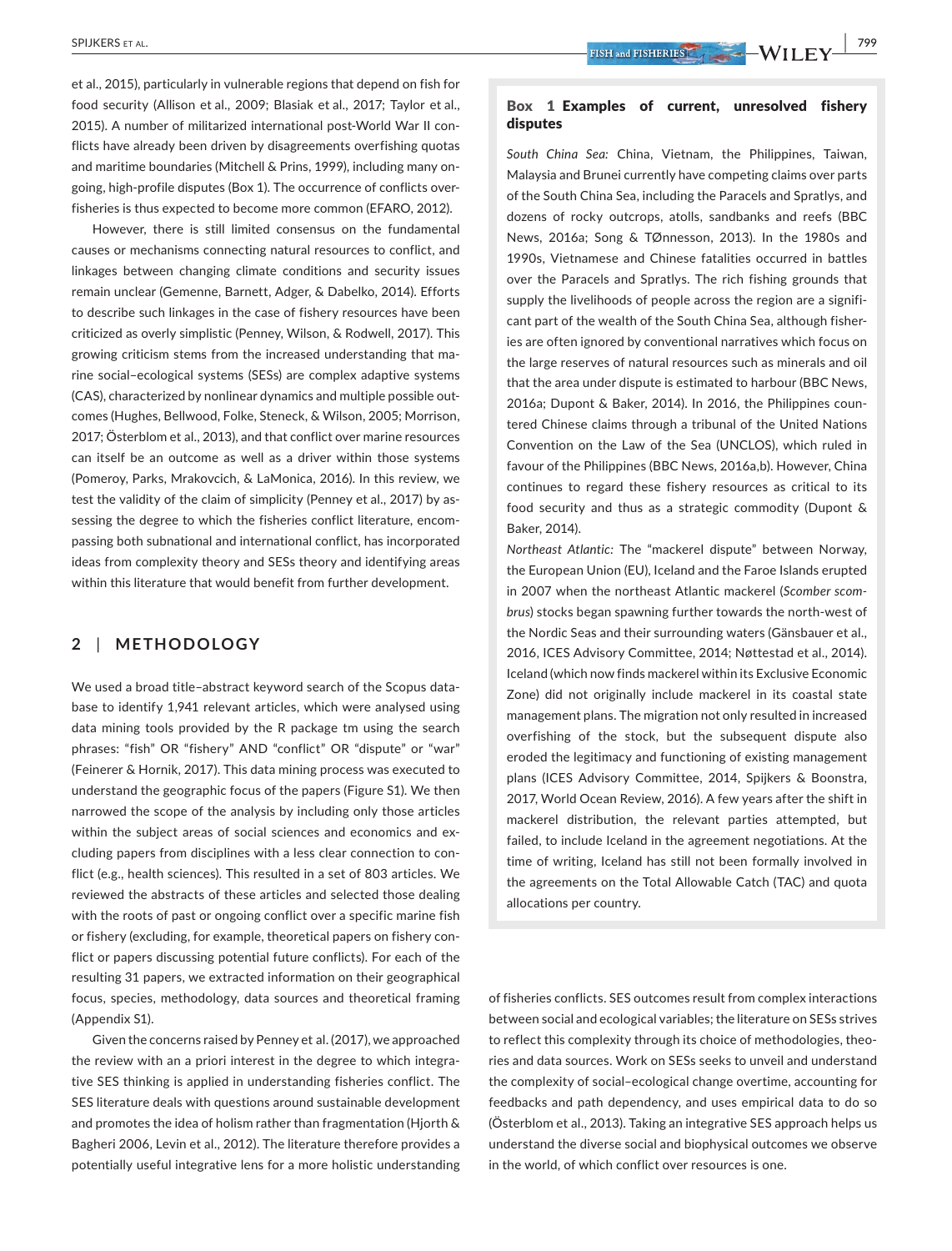**800 WII FY** FISH and FISHERIES **ALL CONSUMERS ET AL.** 

To identify gaps in the application of SES concepts and complex systems approaches to the fisheries conflict literature, we evaluated existing studies against the following a priori criteria: (i) clarity in definitions and applications of key terms; (ii) consideration of feedbacks, thresholds and nonlinearity; (iii) use of comparative approaches and suitably integrative methodologies; and (iv) usage of higher order systems concepts, as indicated by the presence of associated terminology (e.g., resilience, vulnerability, and emergence).

## **3** | **RESULTS**

## **3.1** | **Clarity in definitions and applications of key terms**

Comparison of articles on conflict suggested that current fishery conflict typologies often conflate conflicts overfish as a resource with general conflicts taking place within the fisheries space, leaving the concept "fishery conflict" poorly defined. According to one typology, for instance, "types of fisheries-related conflicts" encompass both conflicts overfish stocks as well as maritime crime and general civil unrest (Pomeroy et al., 2016). Another typology (Bennett et al., 2001) does not distinguish between ownership/management conflicts overfish and conflicts between different users of the fisheries space. It therefore could include conflicts between fishermen and the tourist industry over access and use of coastal areas, although such disputes are not necessarily triggered by fish as a resource. These typologies may reflect the complexity of conflicts in marine areas, but differentiating between conflicts overfish as a natural resource and conflicts that simply occur in the same place where fishing is happening is useful if we wish to better understand the root causes of conflict. Such distinctions are possible for common pool resources: access rights refer to "the right to enter a defined physical property," while withdrawal rights describe "the right to obtain the 'products' of a resource (e.g., catch fish)" (Schlager & Ostrom, 1993, pp. 14–15; see also Bavinck, 2005). Using the insights from the common pool resource literature in marine environments, "physical property" relates to the sea space or territory, whereas "products" include fish stocks (Bavinck, 2005). Making this distinction is important when analyzing the different types and potential causes of fishery conflict, as conflicts overfish as a resource could have drivers (such as the value of a particular stock) that would be largely independent of conflicts within the general marine space, where territory represents the resource.

Second, the term "fishery conflict" is applied to diverse casestudies, without explicitly recognizing the differing intensities of conflict. Three papers provide typologies of fisheries conflict (Bennett et al., 2001; Charles, 1992; Pomeroy et al., 2016), and two of these suggest that different intensity levels of conflict exist. But none of these typologies explicitly distinguishes among different intensity levels of conflict, nor how such levels could be identified despite the fact that the existence of a "violence gradient"' has been emphasized "[c]onflicts of this type do not necessarily have to be violent nor highly disruptive, in fact many conflicts that arise as a

result of differing interests are low-level, non-violent phenomena" (Bennett et al., 2001, pp. 366). Distinguishing between the different amplitudes and impacts of fisheries conflicts would help determine whether there are separate drivers of conflict leading to different "intensity outcomes." For example, extremely violent conflicts may exhibit very different causal patterns than non-violent disagreements, and cooccur more frequently with certain variables, or contextual conditions. Such an intensity scale would also facilitate differentiation among various levels of conflict and explore patterns and cycles causing non-violent disputes to transform into violent conflict (Hsiang, Burke, & Miguel, 2013; Salehyan, 2008). Likewise, it could aid the identification of variables that have a determining impact on feeding or mitigating conflict, causing cooperative/peaceful systems to shift into "fishery conflict regimes" exhibiting hostility and even violence. A scale of conflict intensities would enable analysis of conflict and cooperation across a gradient, where certain variables could be "tipping points" for a system to shift back into a lesser state of conflict. Researchers dealing with other types of natural resource conflicts have already identified such conflict gradients, for instance for freshwater resources (Wolf, Yoffe, & Giordano, 2003).

Current conceptual typologies of fishery conflict (Bennett et al., 2001; Charles, 1992; Pomeroy et al., 2016) could be enhanced by adding several components that would facilitate comparability in the identification and characterization of fishery conflict. These include (i) a precise definition of what constitutes a fishery conflict; (ii) a gradient or categorization of conflict intensity; (iii) a specification of which actions and behaviours indicate different levels or types of conflict intensity. In Table 1, we propose a new and more generally applicable typology of potential fishery conflict intensities, expanded from examples from the environmental security literature on freshwater resources (e.g., "the BAR Scale of Intensity of Conflict and Cooperation" in Yoffe, Wolf, & Giordano, 2003; Brochmann, 2012; Bernauer & Bohmelt, 2014). Drawing on reviewed case-studies of fisheries conflicts, we linked five different intensities to observable behaviours and actions within international fishery conflicts. The South China Sea conflict (Box 1), for example, has seen many military interventions with displays of violence (Delisle, 2012), while the mackerel dispute has not seen this same level of hostile acts, yet is marked by diplomatic–economic hostile acts such as termination of agreements and trade/landing bans (Spijkers & Boonstra, 2017).

## **3.2** | **Consideration of feedbacks, thresholds, and nonlinearity**

Few of the reviewed papers explicitly address causal complexity by comprehensively assessing multiple potential conflict drivers and intervening variables that are empirically derived. Several shed light on the issue of fishery conflict through the theoretical framings of international or customary law, for example (5 of 31). In these papers, the focus generally lies on understanding the use and importance of certain legal measures within disputes, not explicitly identifying potential causes or contributing factors outside of that realm of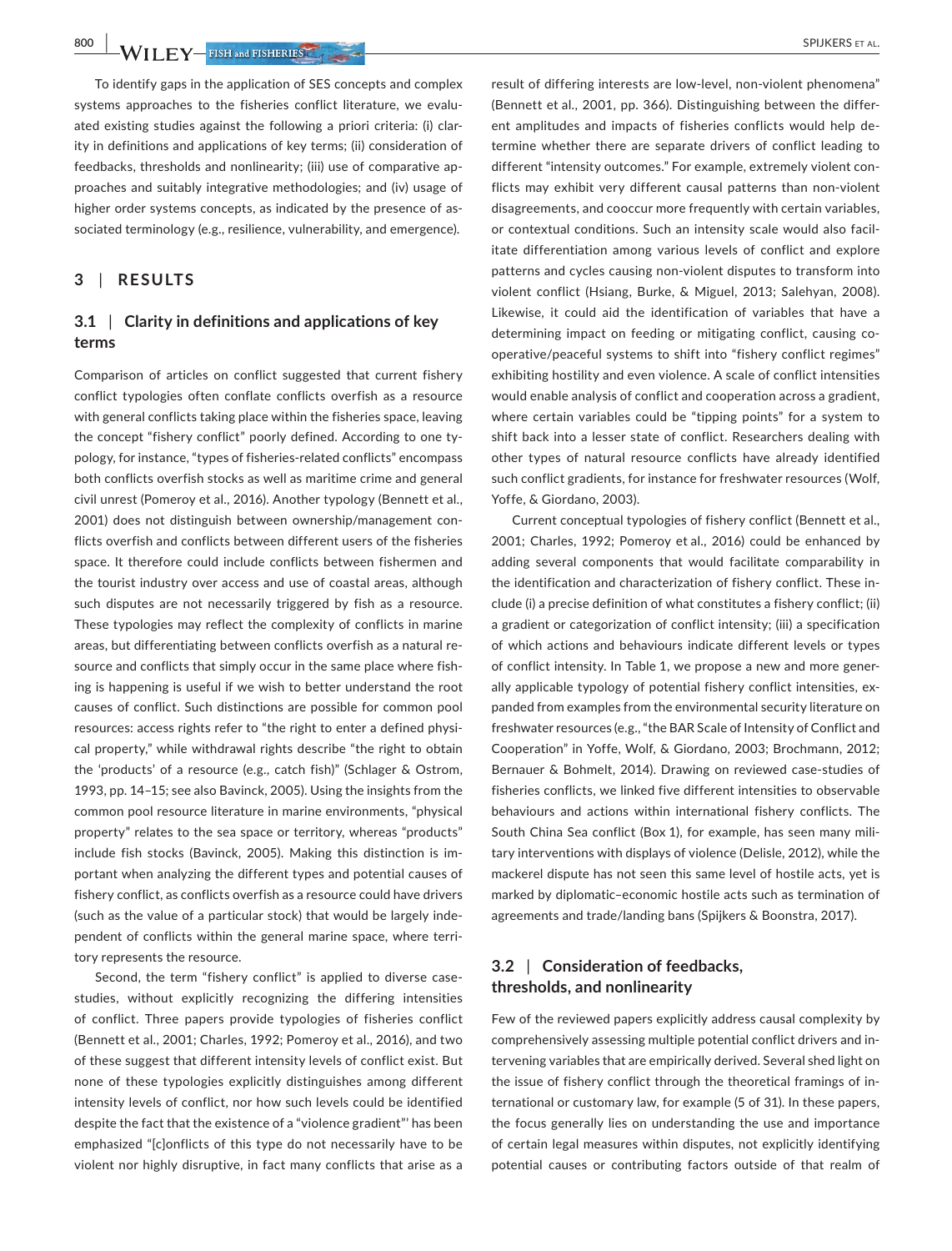TABLE 1 Categorization of fishery conflict intensities, linked to their observable actions and behaviours. Developed as an example for applicability to international fishery conflicts

| Intensity of observed behaviour/action |                                                                                   |
|----------------------------------------|-----------------------------------------------------------------------------------|
| Intensity                              | <b>Description</b>                                                                |
| 5                                      | Military acts causing death                                                       |
|                                        | Attack of foreign vessels, crew members or Coast<br>Guards, with resulting deaths |
| $\overline{4}$                         | Military acts                                                                     |
|                                        | Attack of foreign vessels, crew members or Coast<br>Guards, no death toll         |
| 3                                      | Political-military hostile acts                                                   |
|                                        | Sending out police vessels/warships                                               |
|                                        | Seize vessel and/or crew                                                          |
|                                        | Gear destruction                                                                  |
|                                        | Reinforcing borders                                                               |
| $\overline{2}$                         | Diplomatic-economic hostile acts                                                  |
|                                        | Breaking or not adhering to existing agreement                                    |
|                                        | Lawsuit                                                                           |
|                                        | Trial in court                                                                    |
|                                        | Seeking international arbitration                                                 |
|                                        | Trade ban                                                                         |
|                                        | Fishing ban                                                                       |
|                                        | Landing ban                                                                       |
|                                        | Monetary penalties                                                                |
|                                        | Close ports                                                                       |
| $\mathbf{1}$                           | Verbal expressions displaying discord or hostility in<br>interaction              |
|                                        | Failing to reach an agreement                                                     |
|                                        | Making threatening demands and accusations                                        |
|                                        | Threatening sanctions                                                             |
|                                        | Condemning specific actions, behaviours or policies                               |
|                                        | Requesting change in policy                                                       |
|                                        | Civilian protests                                                                 |
| 0                                      | Non-significant acts                                                              |
|                                        |                                                                                   |

study (Appendix S1). Framing an analysis around a particular concept or variable can result in a linear representation of cause and effect, not explicitly recognizing potential feedbacks, thresholds and nonlinearity. In some cases, however, these authors point to the complex causal reality of conflict; Silk (2001), for instance, uses an international law framing, noting that "the issues underlying even a single-species fishery dispute are often complex, ranging from legal issues, biological issues, and economics, to politics" (Silk, 2001, pp. 792). Many papers reference a multitude of variables throughout the text including poor governance (e.g., DuBois & Zografos, 2012; Muawanah, Pomeroy, & Marlessy, 2012) and declining resource abundance (e.g., van Herten & Runhaar, 2013; Perez, 2009; Song, 1997), but these papers never set out to empirically derive these variables nor to test for their relationship with conflict.

Another example of a linear and potentially oversimplified idea of fishery conflict is the concept of eco-scarcity, according to which the scarcity of fishery resources leads to increased competition, which in turn leads to conflict. Little empirical evidence currently exists within the fisheries conflict literature to support claims of eco-scarcity as the driver for conflict (Penney et al., 2017). Yet, it is an a priori assumption underpinning much of the work on fisheries conflict, including the "fish wars cycle" described by Pomeroy et al. (2016). Other scholars have also remarked that "conflicts within fisheries can be oversimplified by resource scarcity narratives" (Penney et al., 2017, pp. 46) and have called for an investigation of more complex and multidimensional causes of conflict.

The two studies of fisheries conflict that have assessed multiple potential conflict drivers (Muawanah et al., 2012; Pomeroy et al., 2007) generated a deeper and more nuanced understanding of how conflict emerges, and how multiple factors have influenced observed conflicts. However, these papers are focused on conflict at the subnational scale. At the regional and international scales, the primary focus has seldom been to assess the relative importance of an array of variables, but instead to tell the story of how the dispute emerged and changed over time. Moreover, scholars who have focused on international fisheries cooperation have generally based their empirical analysis on a single variable, for instance, the maximization of economic incentives in game theoretic applications (Bailey, Sumaila, & Lindroos, 2010; Hannesson, 2011). Attempting to retroactively understand conflict or to predict it with such approaches, especially on international scales, reduces the complexity that underlies such conflicts and can result in simplistic conclusions.

We argue that the scholarship could benefit from explicitly addressing causal complexity. This would require comprehensively assessing multiple potential conflict drivers (biophysical, sociopolitical, institutional and economic) that are empirically derived, and the relationships between them. Moreover, conflict should not be seen as solely the outcome of a process, but also as a variable that can feed back into the system. Complex adaptive systems thinking can be a useful framing tool, as it recognizes nonlinear feedbacks, multiple causes, effects and intervening variables that are linked by interactive, synergistic and nonlinear causation that can also operate across different timescales (Cumming, Olsson, Chapin, & Holling, 2013; Folke, Hahn, Olsson, & Norberg, 2005; Levin et al., 2012; Lubchenco, Cerny-Chipman, Reimer, & Levin, 2016). Researchers dealing with other types of renewable and non-renewable resource conflicts have applied elements of CAS thinking to varying degrees in contexts characterized as complex and dynamic. In the freshwater literature, for example, emphasis has shifted from trying to identify single causes to instead explore environment-conflict connections that are substantially caused or affected by political and socioeconomic factors (Homer-Dixon, 2001; Selby & Hoffmann, 2014; von Uexkull, Croicu, Fjelde, & Buhaug, 2016; Yoffe et al., 2004).

Addressing complexity more explicitly will allow us to distinguish between "necessary" and "sufficient" causes of fishery conflict, and the interactions between the two. In the case of necessary causes, the observed outcome of conflict would not have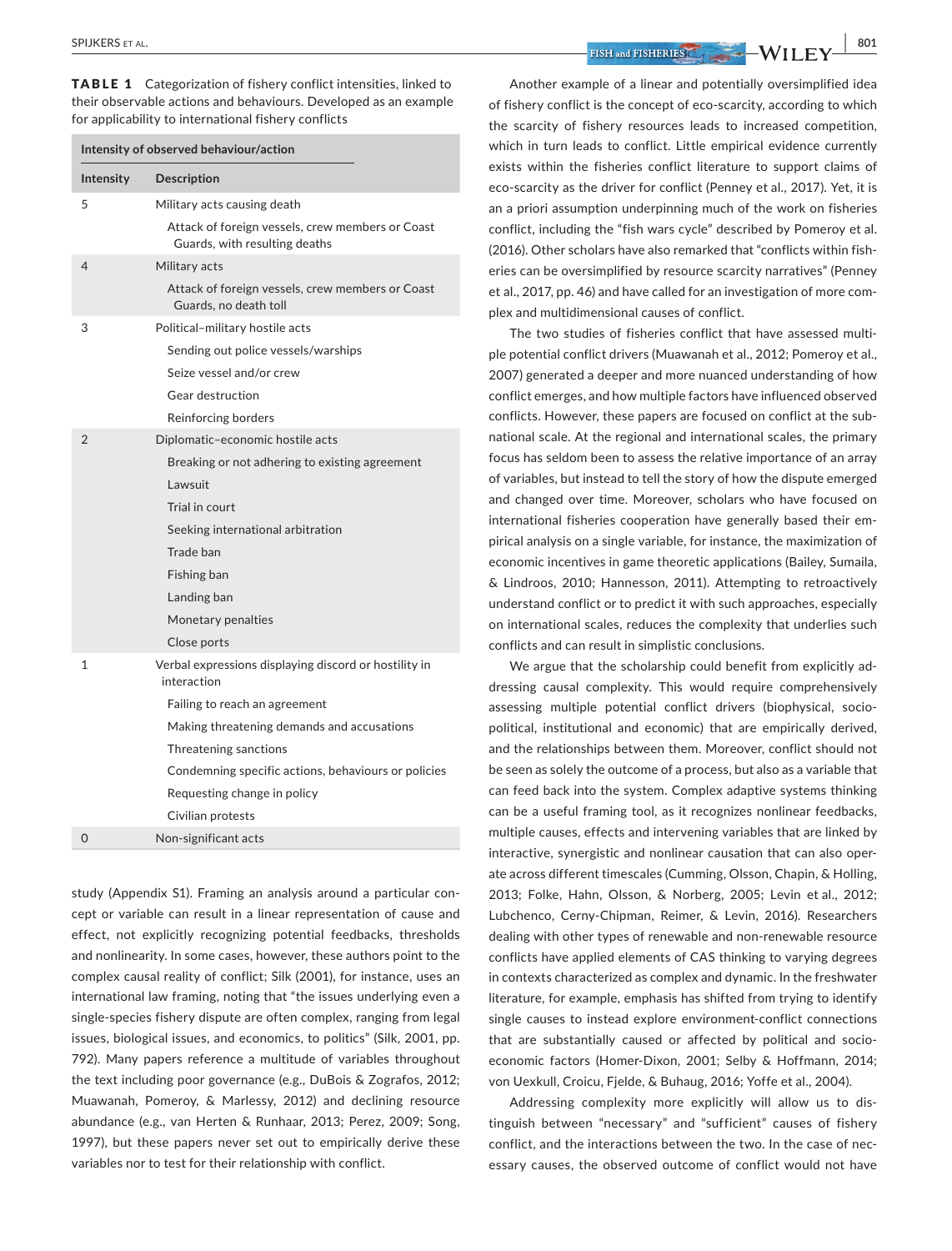**802 WII FY** FISH and FISHERIES **ALL CONSUMERS ET AL.** 

happened in the absence of the cause in question; for sufficient causes, the observed conflict outcome might have been the same regardless of the cause in question (Mahoney, 2008). Translated to the world of fisheries conflicts, in some cases, perhaps a decline in the resource is a necessary factor to produce a conflict condition, while an ongoing jurisdictional boundary conflict could be a sufficient one. Understanding the distinction between these two types of causes is pertinent for assessing, the growing concern that climate change will influence the likelihood of conflict overfishery resources.

## **3.3** | **Use of comparative approaches and integrative methodologies**

From the 31 papers that we reviewed in depth, only four offered an analysis across multiple conflict case-studies and only two of these used quantitative methods. This means that most papers have analysed single cases of conflict in a qualitative manner, and that little has been done to systematically compile quantitative, historical evidence of fisheries conflict. Although single, qualitative case-studies on fishery conflict are valuable, comprehensive quantitative studies on fishery conflict could help us understand linkages and dynamics across multiple case-studies and over time.

The lack of comparative data and analysis has restricted understanding of the prevalence and geography of fishery conflicts around the world. The majority of the studies assessed here deal with conflicts among states in the North Pacific and North Atlantic; for instance between the US and Canada (8 of 31) or, more recently, conflicts involving Asian actors such as Japan (Appendix S1). Such trends are also apparent from the text-mining analysis applied to the larger set of 1,941 conflict articles. We found that the majority of work has focused on the world's most industrialized countries, with few studies in the least developed countries, a trend that seems to be continuing (Figure 1).

Second, the lack of large sets of comparative data means scholars have not been able to test if certain relationships between variables that have been anecdotally connected to fishery conflict exist across a larger set of cases. Case-studies of fishery conflict (e.g., in Box 1) suggest general patterns, but empirical analysis of (large) comparable datasets is necessary to resolve questions of causality. Obtaining such data can help to validate the robustness of the relationships suggested by case-studies on fisheries conflicts, and to investigate new potential relationships that would inform a realistic model for fisheries conflict. The predominance of qualitative single case-studies has generated depth and richness but also represents a lack of comprehensiveness in methodologies available to understand



FIGURE 1 Frequency with which the fishery conflict literature from 2007 to 2016 referred to countries within specific (a) socio-economic groupings; (b) regional groupings. The United Nations has identified 47 Least Developed Countries (LDCs), characterized by low levels of socioeconomic development; conversely, the 35 members of the Organization for Economic Cooperation and Development (OECD) are among the world's most highly industrialized countries. Hierarchical clustering and color-coded frequency (blue representing the lowest frequency and red the highest) are provided at the top of each heatmap. Data source: Scopus 2016 [Colour figure can be viewed at [wileyonlinelibrary.com\]](www.wileyonlinelibrary.com)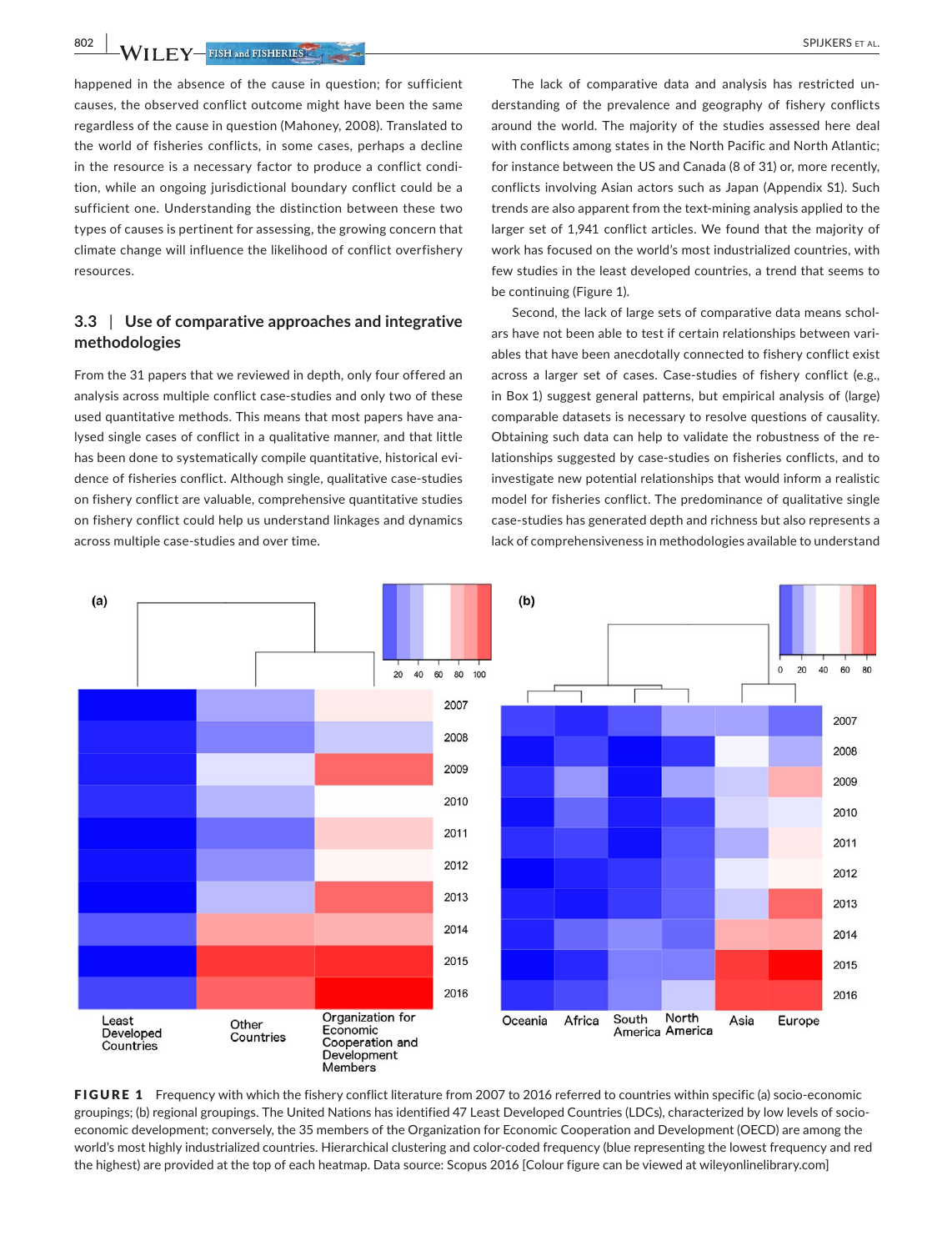and explain fishery conflict. Expanding the methodological toolbox to include Structural Equation Modelling (SEM) or agent-based computer simulations could advance efforts to understand the variables associated with fishery conflict (Helbing, 2013).

A global database of fishery conflicts would provide the largescale comparative data needed to (i) get an understanding of the geography and prevalence of fishery disputes over time; (ii) test for relationships between conflict variables across multiple cases; and (iii) open the door for a more diversified repertoire of methodologies. Research on other forms of natural resource conflicts provides useful guidance in this respect. The systematic collection of data on conflict over freshwater resources (Transboundary Freshwater Dispute Database), for example, resulted in a framework for quantitative, global-scale assessments of the relationship between freshwater resources and international cooperation and conflict (Yoffe et al., 2004). Here, the approach was to use a standardized event database to move beyond the case-study approach to include large sets of GIS and contextual data. This theoretical and empirical foundation enabled scholars to use forecasting methods to assess the predictive power of selected explanatory factors (Bernauer & Bohmelt, 2014). Drawing on some of these tested approaches could provide promising avenues for expanding our knowledge of fishery conflicts.

## **3.4** | **Usage of higher order systems concepts and associated terminology**

In SES research, higher order concepts and terminology are used to describe pattern–process dynamics that emerge from complex system interactions and dynamics. Scheffran, Brzoska, Kominek, Link, and Schilling (2012) have argued that debates describing links between the climate system, natural resources, societal stability and human security lack complexity. In trying to inject some of that missing complexity back into the research, they use higher order systems terminology to describe the links between natural resources, the climate and conflict, that is the terms "resilience," "adaptation/adaptive capacity," "vulnerability," "sensitivity," "feedbacks," "tipping points" and "thresholds." We searched our selected review articles to determine whether the literature on conflict overfishery resources had implemented this terminology in their analyses.

Twenty of the 31 reviewed papers did not use higher order systems terminology, and the large majority of those not using any such terms are papers from disciplines such as law and international relations. Within those scientific communities, it is not often explicitly recognized that there is a complex set of interactions between the climate system, natural resources, human security and societal stability, as they often approach the topic of fishery conflicts to understand a single variable such as the effectiveness of a particular international regulation. However, several fishery conflict scholars have used higher order systems terminology such as "vulnerability" and "adaptive capacity" to reflect their recognition of complexities in the relationships between natural resources, the climate system and conflict; here, we describe a few of these usages.

The first to explicitly acknowledge the complexity of marine SES, and conflict as a component within that system, through the usage of higher order systems terminology was Charles (1992): "In any biosocio-economic system as complex and as dynamic as a fishery, with its many interactions amongst natural resources, humans and institutions, it is hardly surprising that conflict tends to be prevalent". In that same year, Mirovitskaya and Haney (1992) also recognized the complexity of marine SES and threshold within those and explicitly mentioned the interconnectedness of conflicts overfishery resources. However, the use of higher order systems terminology was restricted to terms merely describing marine systems as complex and interconnected, not yet using concepts such as "vulnerability," "resilience" or "adaptive capacity" to describe the internal properties of the marine SES.

From 2000, Miller (co)-authored four papers that at first applied the terms "sensitivity," "resilience," and later on used the terms "vulnerability," "adaptive capacity," and "thresholds" in the context of conflict within marine SES. In the latest paper, for example, "resilience" and "adaptability" are used by the authors to connect changing dynamics of fishery resources induced by the climate to emerging conflict: they argue that to effectively govern shared fisheries in the face of changing environmental conditions "(…) mechanisms to improve the resilience and adaptability of cooperative management arrangements to environmental perturbations" are needed (Miller et al., 2013, pp. 326). After Miller, a few authors used the term "vulnerability" (albeit exclusively in papers approaching fishery conflict from a natural resource management perspective) to describe the links between overfishing, vulnerability to climate impacts and conflict.

An important contribution in the usage of higher order systems terminology comes from a paper by Gänsbauer, Bechtold, and Wilfing (2016), where it is explicitly recognized that there is a "necessity to acknowledge [the current international fishery management] as a complex adaptive system". They introduce new concepts such as "emergent properties" and "nested hierarchies" into the description of marine SESs and the role of conflict. However, the terms are used only a single time as a descriptor of the system and not as tools for analysis. Nonetheless, the paper marks a shift into a deeper scientific understanding of the characteristics of marine SESs that can help us to understand conflict overfishery resources.

## **4** | **CONCLUSION: THE FUTURE OF FISHERIES CONFLICT RESEARCH**

A rapidly expanding body of research dealing with fisheries conflict suggests a growing interest and concern over the potential for increased conflict overfishery resources. This concern is justified from a historical perspective, as fisheries have been connected to conflict through an array of potential mediating variables such as climate variability, rapid population growth, social inequality and the expansion of economic zones around coastal nations. All of these factors are projected to remain or even intensify in future years. Greater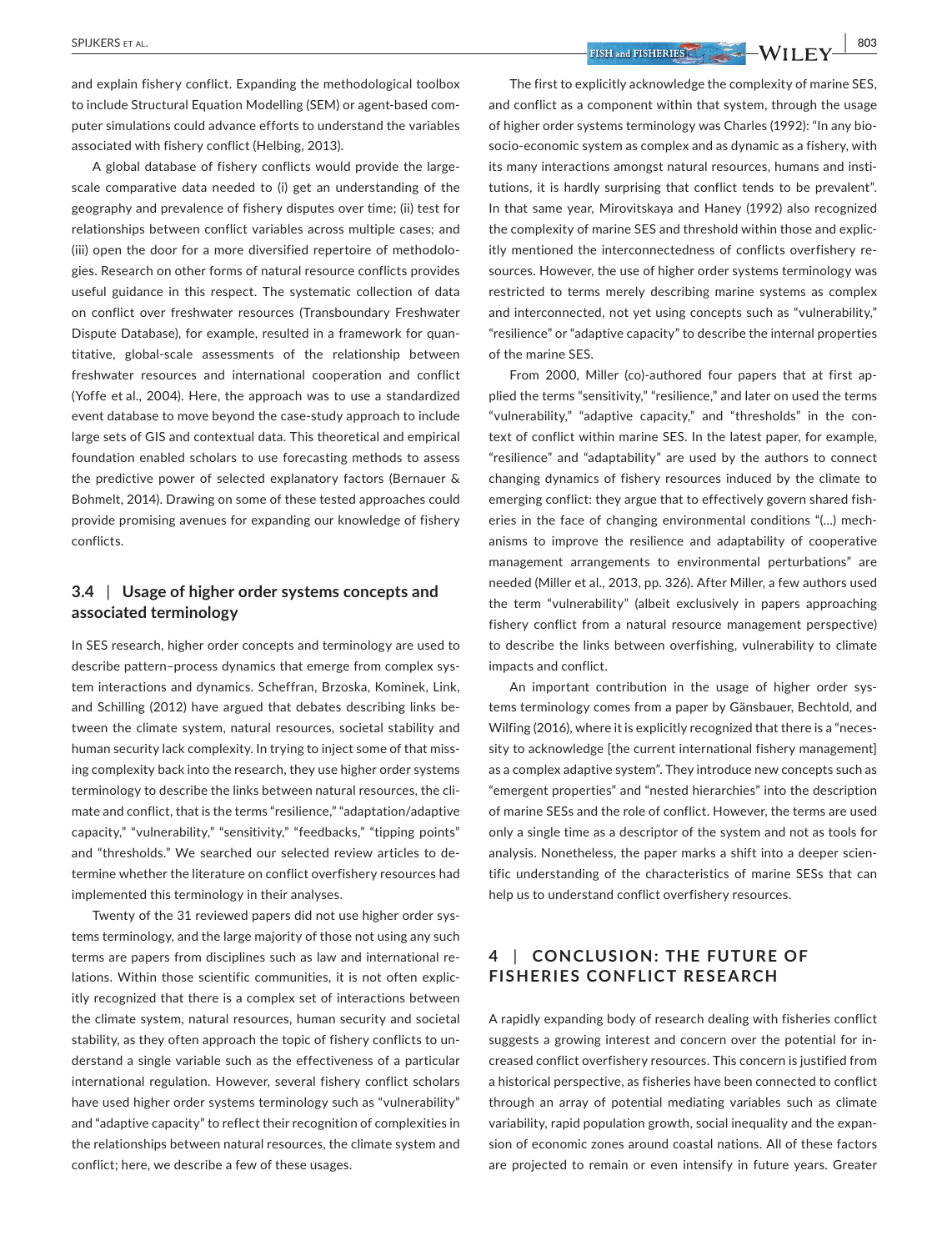**804 WII FY** FISH and FISHERIES **The SECOND CONSTRUCTS** CONSIDERS ET AL.

understanding of the risk potential of commonly cited drivers such as climate variability will depend on filling in gaps in the fisheries conflict literature. The four gaps that we have identified are:

- **1.** The lack of fishery conflict definitions that are precise, that distinguish among degrees of conflict intensity and that specify which actions or behaviours are indicative of different levels of conflict intensity.
- **2.** The absence of (large sets) of comparative conflict data, and consequently narrowness in the methods used to assess the drivers of fishery conflict.
- **3.** The lack of theoretical framings that explicitly recognize nonlinear and dynamic feedbacks, multiple causes, effects and intervening variables; and that are translated into appropriate methodologies for complexity.
- **4.** Although the complexity of marine SES and conflict's role within that system is recognized through the use of terms such as "adaptive capacity" and "vulnerability," there is room for a more widespread extension of higher order concepts and associated terminology.

As the topic of fishery conflict becomes increasingly salient and considering the well-documented importance of fisheries for human well-being, researchers focused on fisheries conflict are wellpositioned to make a practical contribution to more sustainable and cooperative use of fisheries resources. Doing so will require supplementing individual case-studies with more generalizable approaches to develop a deeper understanding of the complex interaction between drivers of fisheries conflict and how to avoid or mitigate them. This will enable more precision and a deeper understanding that is not only scientifically significant, but increasingly important for policymakers and practitioners operating in a turbulent world.

#### **ACKNOWLEDGEMENTS**

This is a product of the Nippon Foundation Nereus Program, a collaborative initiative by the Nippon Foundation and partners including the Stockholm Resilience Center. Funding was also provided by GRAID (Guidance for Resilience in the Anthropocene – Investments for Development), Mistra (through a core grant to Stockholm Resilience Centre) and the Australian Research Council Centre of Excellence for Coral Reef Studies.

#### **ORCID**

*Jessica Spijker[s](http://orcid.org/0000-0002-2598-4507)* <http://orcid.org/0000-0002-2598-4507>

#### **REFERENCES**

Allison, E. H., Perry, A. L., Badjeck, M. C., Neil Adger, W., Brown, K., Conway, D., … Dulvy, N. K. (2009). Vulnerability of national economies to the impacts of climate change on fisheries. *Fish and Fisheries*, *10*, 173–196. <https://doi.org/10.1111/j.1467-2979.2008.00310.x>

- Bailey, M., Sumaila, U. R., & Lindroos, M. (2010). Application of game theory to fisheries over three decades. *Fisheries Research*, *102*, 1–8. <https://doi.org/10.1016/j.fishres.2009.11.003>
- Bavinck, M. (2005). Understanding fisheries conflicts in the south—A legal pluralist perspective. *Society & Natural Resources*, *18*, 805–820. <https://doi.org/10.1080/08941920500205491>
- BBC News. (2016a). *Why is the South China Sea contentious?* [WWW document]. Retrieved from [http://www.bbc.com/news/](http://www.bbc.com/news/world-asia-pacific-13748349) [world-asia-pacific-13748349](http://www.bbc.com/news/world-asia-pacific-13748349)
- BBC News. (2016b). *South China Sea: Tribunal backs case against China brought by Philippines* [WWW Document]. Retrieved from [http://](http://www.bbc.com/news/world-asia-china-36771749) [www.bbc.com/news/world-asia-china-36771749](http://www.bbc.com/news/world-asia-china-36771749) (accessed 1.1.16).
- Béné, C., Barange, M., Subasinghe, R., Pinstrup-Andersen, P., Merino, G., Hemre, G. I., & Williams, M. (2015). Feeding 9 billion by 2050 – Putting fish back on the menu. *Food Security*, *7*, 261–274. [https://doi.](https://doi.org/10.1007/s12571-015-0427-z) [org/10.1007/s12571-015-0427-z](https://doi.org/10.1007/s12571-015-0427-z)
- Bennett, E., Neiland, A., Anang, E., Bannerman, P., Atiq Rahman, A., Huq, S., … Clerveaux, W. (2001). Towards a better understanding of conflict management in tropical fisheries: Evidence from Ghana, Bangladesh and the Caribbean. *Marine Policy*, *25*, 365–376. [https://](https://doi.org/10.1016/S0308-597X(01)00022-7) [doi.org/10.1016/S0308-597X\(01\)00022-7](https://doi.org/10.1016/S0308-597X(01)00022-7)
- Bernauer, T., & Bohmelt, T. (2014). Basins at risk: Predicting international river basin conflict and cooperation. *Global Environmental Politics*, *14*, 82–101.<https://doi.org/10.1162/GLEP>
- Blasiak, R., Spijkers, J., Tokunaga, K., Pittman, J., Yagi, N., & Österblom, H. (2017). Climate change and marine fisheries: Least developed countries top global index of vulnerability. *PLoS ONE*, *12*(6), e0179632. <https://doi.org/10.1371/journal.pone.0179632>
- Brochmann, M. (2012). Signing river treaties—Does it improve river cooperation? *International Interactions*, *38*, 141–163. [https://doi.org/10](https://doi.org/10.1080/03050629.2012.657575) [.1080/03050629.2012.657575](https://doi.org/10.1080/03050629.2012.657575)
- Charles, A. T. (1992). Fishery conflicts: A unified framework. *Marine Policy*, *16*(5), 379–393. [https://doi.org/10.1016/0308-597X\(92\)90006-B](https://doi.org/10.1016/0308-597X(92)90006-B)
- Cheung, W. W. L., Lam, V. W. Y., Sarmiento, J. L., Kearney, K., Watson, R., Zeller, D., & Pauly, D. (2010). Large-scale redistribution of maximum fisheries catch potential in the global ocean under climate change. *Global Change Biology*, *16*, 24–35.<https://doi.org/10.1111/j.1365-2486.2009.01995.x>
- Cumming, G. S., Olsson, P., Chapin, F. S., & Holling, C. S. (2013). Resilience, experimentation, and scale mismatches in social-ecological landscapes. *Landscape Ecology*, *28*, 1139–1150. [https://doi.org/10.1007/](https://doi.org/10.1007/s10980-012-9725-4) [s10980-012-9725-4](https://doi.org/10.1007/s10980-012-9725-4)
- Delisle, J. (2012). Troubled waters: China's claims and the South China Sea. *Foreign Policy Research Institute*, *56*, 608–642. [https://doi.](https://doi.org/10.1016/j.orbis.2012.08.007) [org/10.1016/j.orbis.2012.08.007](https://doi.org/10.1016/j.orbis.2012.08.007)
- DuBois, C., & Zografos, C. (2012). Conflicts at sea between artisanal and industrial fishers: Inter-sectoral interactions and dispute resolution in Senegal. *Marine Policy*, *36*, 1211–1220. [https://doi.org/10.1016/j.](https://doi.org/10.1016/j.marpol.2012.03.007) [marpol.2012.03.007](https://doi.org/10.1016/j.marpol.2012.03.007)
- Dupont, A., & Baker, C. G. (2014). East Asia's maritime disputes: Fishing in troubled waters. *The Washington Quarterly.*, *37*, 79–98. [https://doi.](https://doi.org/10.1080/0163660X.2014.893174) [org/10.1080/0163660X.2014.893174](https://doi.org/10.1080/0163660X.2014.893174)
- European Fisheries and Aquaculture, Research Organisations (EFARO) (2012). *Climate change and European fisheries: Observed changes and future prospects*. Amsterdam, The Netherlands: European Fisheries and Aquaculture Research Organisations (EFARO).
- FAO (2014). The state of world fisheries and aquaculture. *Food and Agriculture Organization of the United Nations*,<https://doi.org/92-5-105177-1>
- Feinerer, I., & Hornik, K. (2017). *tm: Text mining package*. R package version 0.7-1.
- Folke, C., Hahn, T., Olsson, P., & Norberg, J. (2005). Adaptive governance of social-ecological systems. *Annual Review of Environment and Resources*, *30*, 441–473. [https://doi.org/10.1146/annurev.](https://doi.org/10.1146/annurev.energy.30.050504.144511) [energy.30.050504.144511](https://doi.org/10.1146/annurev.energy.30.050504.144511)
- Gänsbauer, A., Bechtold, U., & Wilfing, H. (2016). SoFISHticated policy – Social perspectives on the fish conflict in the Northeast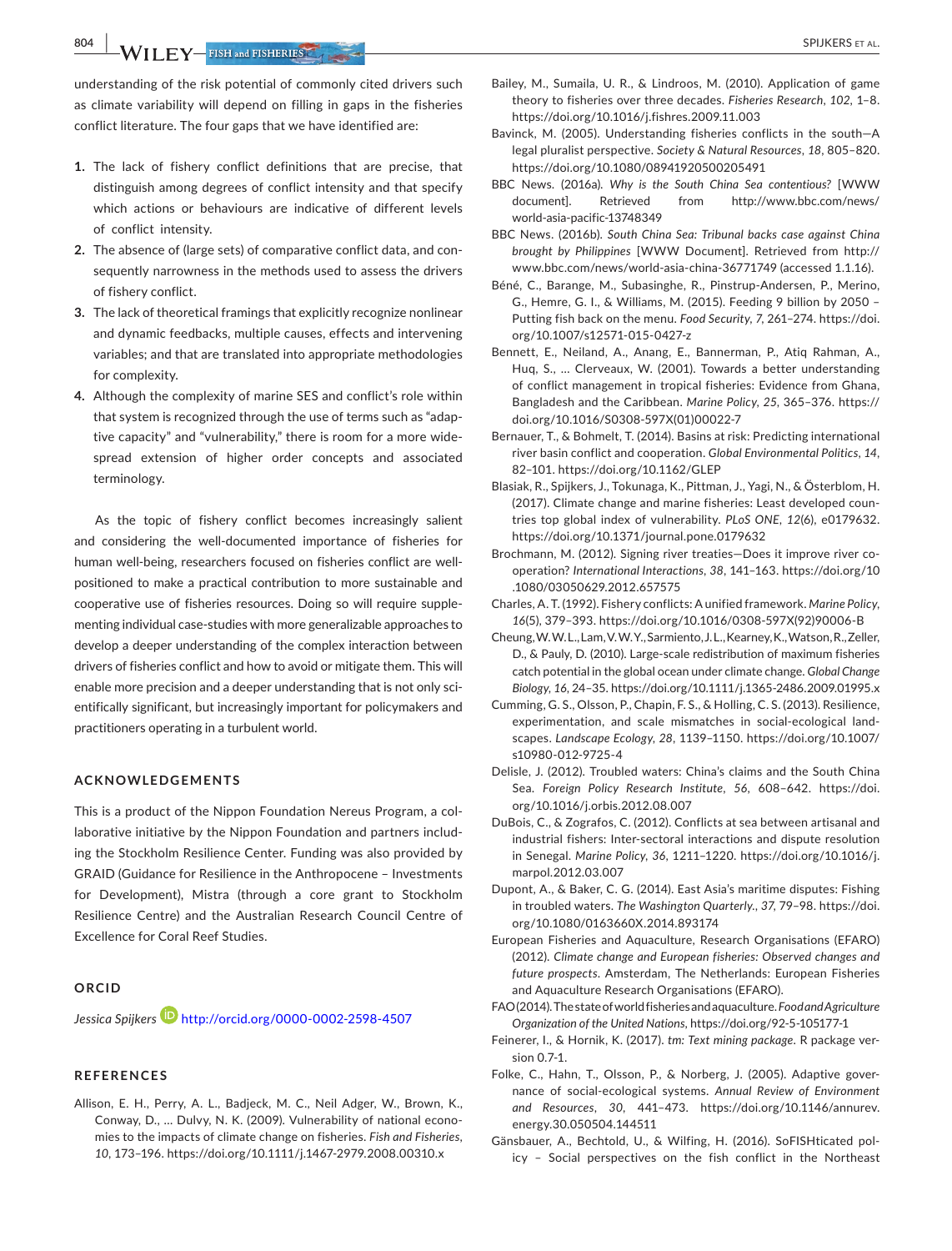Atlantic. *Marine Policy*, *66*, 93–103. [https://doi.org/10.1016/j.](https://doi.org/10.1016/j.marpol.2016.01.014) [marpol.2016.01.014](https://doi.org/10.1016/j.marpol.2016.01.014)

- Gemenne, F., Barnett, J., Adger, W. N., & Dabelko, G. D. (2014). Climate and security: Evidence, emerging risks, and a new agenda. *Climatic Change*, *123*, 1–9. <https://doi.org/10.1007/s10584-014-1074-7>
- Germond, B. (2015). The geopolitical dimension of maritime security. *Marine Policy*, *54*, 137–142. [https://doi.org/10.1016/j.](https://doi.org/10.1016/j.marpol.2014.12.013) [marpol.2014.12.013](https://doi.org/10.1016/j.marpol.2014.12.013)
- Hannesson, R. (2011). Game theory and fisheries. *Annual Review of Resource Economics*, *3*, 181–202. [https://doi.org/10.1146/](https://doi.org/10.1146/annurev-resource-083110-120107) [annurev-resource-083110-120107](https://doi.org/10.1146/annurev-resource-083110-120107)
- Hassani-Mahmooei, B., & Parris, B. W. (2013). Resource scarcity, effort allocation and environmental security: An agent-based theoretical approach. *Economic Modelling*, *30*, 183–192. [https://doi.](https://doi.org/10.1016/j.econmod.2012.08.020) [org/10.1016/j.econmod.2012.08.020](https://doi.org/10.1016/j.econmod.2012.08.020)
- Helbing, D. (2013). Globally networked risks and how to respond. *Nature*, *497*, 51–59.<https://doi.org/10.1038/nature12047>
- Hjorth, P., & Bagheri, A. (2006). Navigating towards sustainable development: A system dynamics approach. *Futures*, *38*, 74–92. [https://doi.](https://doi.org/10.1016/j.futures.2005.04.005) [org/10.1016/j.futures.2005.04.005](https://doi.org/10.1016/j.futures.2005.04.005)
- Homer-Dixon, T. (2001). *Environment, scarcity, and violence*. Princeton, NJ: Princeton University Press.
- Hsiang, S. M., Burke, M., & Miguel, E. (2013). Quantifying the influence of climate on human conflict. *Science*, *341*, 1235367. [https://doi.](https://doi.org/10.1126/science.1235367) [org/10.1126/science.1235367](https://doi.org/10.1126/science.1235367)
- Hughes, T. P., Bellwood, D. R., Folke, C., Steneck, R. S., & Wilson, J. (2005). New paradigms for supporting the resilience of marine ecosystems. *Trends in Ecology & Evolution*, *20*, 380–386. [https://doi.org/10.1016/j.](https://doi.org/10.1016/j.tree.2005.03.022) [tree.2005.03.022](https://doi.org/10.1016/j.tree.2005.03.022)
- ICES Advisory Committee. (2014). *Report of the Working Group on Widely Distributed Stocks (WGWIDE) report 2014*. Copenhagen, Denmark: ICES Advisory Committee.
- Levin, S., Xepapadeas, T., Crépin, A.-S., Norberg, J., de Zeeuw, A., Folke, C., … Walker, B. (2012). Social-ecological systems as complex adaptive systems: Modeling and policy implications. *Environment and Development Economics*, *18*, 111–132. [https://doi.org/10.1017/](https://doi.org/10.1017/S1355770X12000460) [S1355770X12000460](https://doi.org/10.1017/S1355770X12000460)
- Lubchenco, J., Cerny-Chipman, E. B., Reimer, J. N., & Levin, S. A. (2016). The right incentives enable ocean sustainability successes and provide hope for the future. *Proceedings of the National Academy of Sciences*, *113*, 14507–14514.<https://doi.org/10.1073/pnas.1604982113>
- Mahoney, J. (2008). Toward a unified theory of causality. *Comparative Political Studies*, *41*, 412–436. [https://doi.](https://doi.org/10.1177/0010414007313115) [org/10.1177/0010414007313115](https://doi.org/10.1177/0010414007313115)
- Miller, K. A. (2000). Pacific salmon fisheries: Climate, information and adaptation in a conflict-ridden context. In S. M. Kane & G. W. Yohe (Eds.), *Societal adaptation to climate variability and change*. Dordrecht, The Netherlands: Springer.
- Miller, K. A., Munro, G. R., Sumaila, U. R., & Cheung, W. W. L. (2013). Governing marine fisheries in a changing climate: A game-theoretic perspective. *Canadian Journal of Agricultural Economics*, *61*, 309–334. <https://doi.org/10.1111/cjag.12011>
- Mirovitskaya, N. S., & Haney, J. C. (1992). Fisheries exploitation as a threat to environmental security. The North Pacific ocean. *Marine Policy*, *16*, 243–258. [https://doi.org/10.1016/0308-597X\(92\)90043-O](https://doi.org/10.1016/0308-597X(92)90043-O)
- Mitchell, S. M., & Prins, B. C. (1999). Beyond territorial contiguity: Issues at stake in democratic militarized interstate disputes. *International Studies Quarterly*, *43*, 169–183. <https://doi.org/10.1111/0020-8833.00115>
- Morrison, T. H. (2017). Evolving polycentric governance of the Great Barrier Reef. *Proceedings of the National Academy of Sciences*, *114*, E3013–E3021.<https://doi.org/10.1073/pnas.1620830114>
- Muawanah, U., Pomeroy, R. S., & Marlessy, C. (2012). Revisiting fish wars: Conflict and collaboration over fisheries in Indonesia. *Coastal Management*, *40*, 279–288. [https://doi.org/10.1080/08920753.201](https://doi.org/10.1080/08920753.2012.677633) [2.677633](https://doi.org/10.1080/08920753.2012.677633)
- Nøttestad, L., Utne, K. R., Óskarsson, G. J., Jónsson, S. Þ., Jacobsen, J. A., Tangen, Ø., … Slotte, A. (2014). Abundance and spatial expansion of Northeast Atlantic mackerel (Scomber scombrus) according to trawl surveys in the Nordic Seas 2007 to 2013. Working Document (WD) to ICES WKPELA.
- Österblom, H., Merrie, A., Metian, M., Boonstra, W. J., Blenckner, T., Watson, J. R., … Folke, C. (2013). Modeling social—ecological scenarios in marine systems. *BioScience*, *63*, 735–744. [https://doi.](https://doi.org/10.1093/bioscience/63.9.735) [org/10.1093/bioscience/63.9.735](https://doi.org/10.1093/bioscience/63.9.735)
- Pauly, D., Alder, J., Bennett, E., Christensen, V., Tyedmers, P., & Watson, R. (2003). The future for fisheries. *Science*, *302*, 1359–1361. [https://](https://doi.org/10.1126/science.1088667) [doi.org/10.1126/science.1088667](https://doi.org/10.1126/science.1088667)
- Penney, R., Wilson, G., & Rodwell, L. (2017). Managing sino-ghanaian fishery relations: A political ecology approach. *Marine Policy*, *79*, 46– 53.<https://doi.org/10.1016/j.marpol.2017.02.008>
- Perez, A. (2009). Fisheries management at the tri-national border between Belize, Guatemala and Honduras. *Marine Policy*, *33*, 195–200. <https://doi.org/10.1016/j.marpol.2008.05.012>
- Pomeroy, R., Parks, J., Mrakovcich, K. L., & LaMonica, C. (2016). Drivers and impacts of fisheries scarcity, competition, and conflict on maritime security. *Marine Policy*, *67*, 94–104. [https://doi.org/10.1016/j.](https://doi.org/10.1016/j.marpol.2016.01.005) [marpol.2016.01.005](https://doi.org/10.1016/j.marpol.2016.01.005)
- Pomeroy, R., Parks, J., Pollnac, R., Campson, T., Genio, E., Marlessy, C., … Thu Hue, N. (2007). Fish wars: Conflict and collaboration in fisheries management in Southeast Asia. *Marine Policy*, *31*, 645–656. [https://](https://doi.org/10.1016/j.marpol.2007.03.012) [doi.org/10.1016/j.marpol.2007.03.012](https://doi.org/10.1016/j.marpol.2007.03.012)
- Salehyan, I. (2008). From climate change to conflict? No consensus yet *Journal of Peace Research*, *45*, 315–326. [https://doi.](https://doi.org/10.1177/0022343308088812) [org/10.1177/0022343308088812](https://doi.org/10.1177/0022343308088812)
- Scheffran, J., Brzoska, M., Kominek, J., Link, P., & Schilling, J. (2012). Climate change and violent conflict. *Science (Washington)*, *336*(6083), 869–871. <https://doi.org/10.1126/science.1221339>
- Schlager, E., & Ostrom, E. (1993). Property-rights regimes and natural resources: A conceptual analysis. *Land Economics*, *68*, 249–262.
- Selby, J., & Hoffmann, C. (2014). Beyond scarcity: Rethinking water, climate change and conflict in the Sudans. *Global Environmental Change*, *29*, 360–370. [https://doi.org/10.1016/j.](https://doi.org/10.1016/j.gloenvcha.2014.01.008) [gloenvcha.2014.01.008](https://doi.org/10.1016/j.gloenvcha.2014.01.008)
- Silk, R. J. J. (2001). Nonbinding dispute resolution processes in fisheries conflicts: Fish out of water? *Ohio State Journal on Dispute Resolution*, *16*, 791.
- Song, Y.-H. (1997). The Canada-European Union turbot dispute in the Northwest Atlantic: An application of the incident approach. *Ocean Development & International Law*, *28*, 269–311. [https://doi.](https://doi.org/10.1080/00908329709546106) [org/10.1080/00908329709546106](https://doi.org/10.1080/00908329709546106)
- Song, Y.-H., & TØnnesson, S. (2013). The impact of the law of the sea convention on conflict and conflict management in the South China Sea. *Ocean Development & International Law*, *44*, 235–269. [https://](https://doi.org/10.1080/00908320.2013.808935) [doi.org/10.1080/00908320.2013.808935](https://doi.org/10.1080/00908320.2013.808935)
- Spijkers, J., & Boonstra, W. J. (2017). Environmental change and social conflict: The northeast Atlantic mackerel dispute. *Regional Environmental Change*, *17*, 1835–1851. [https://doi.org/10.1007/](https://doi.org/10.1007/s10113-017-1150-4) [s10113-017-1150-4](https://doi.org/10.1007/s10113-017-1150-4)
- Sumaila, U. R., Cheung, W. W. L., Lam, V. W. Y., Pauly, D., & Herrick, S. (2011). Climate change impacts on the biophysics and economics of world fisheries. *Nature Climate Change*, *1*, 449–456. [https://doi.](https://doi.org/10.1038/nclimate1301) [org/10.1038/nclimate1301](https://doi.org/10.1038/nclimate1301)
- Taylor, E., Tlusty, M., Eppling, M., Cho, M., Southall, J., Taranovski, T., & Clermont, J. (2015). Climate change, the oceans, and the business of seafood: A view from the world's largest food fishery. *Fletcher Forum of World Affairs*, *1*, 71–86.
- United Nations Environment Programme (UNEP) (2015). Addressing the role of natural resources in conflict and peacebuilding: A progress report from UNEP's Environmental Cooperation for Peacebuilding Programme, Nairobi.